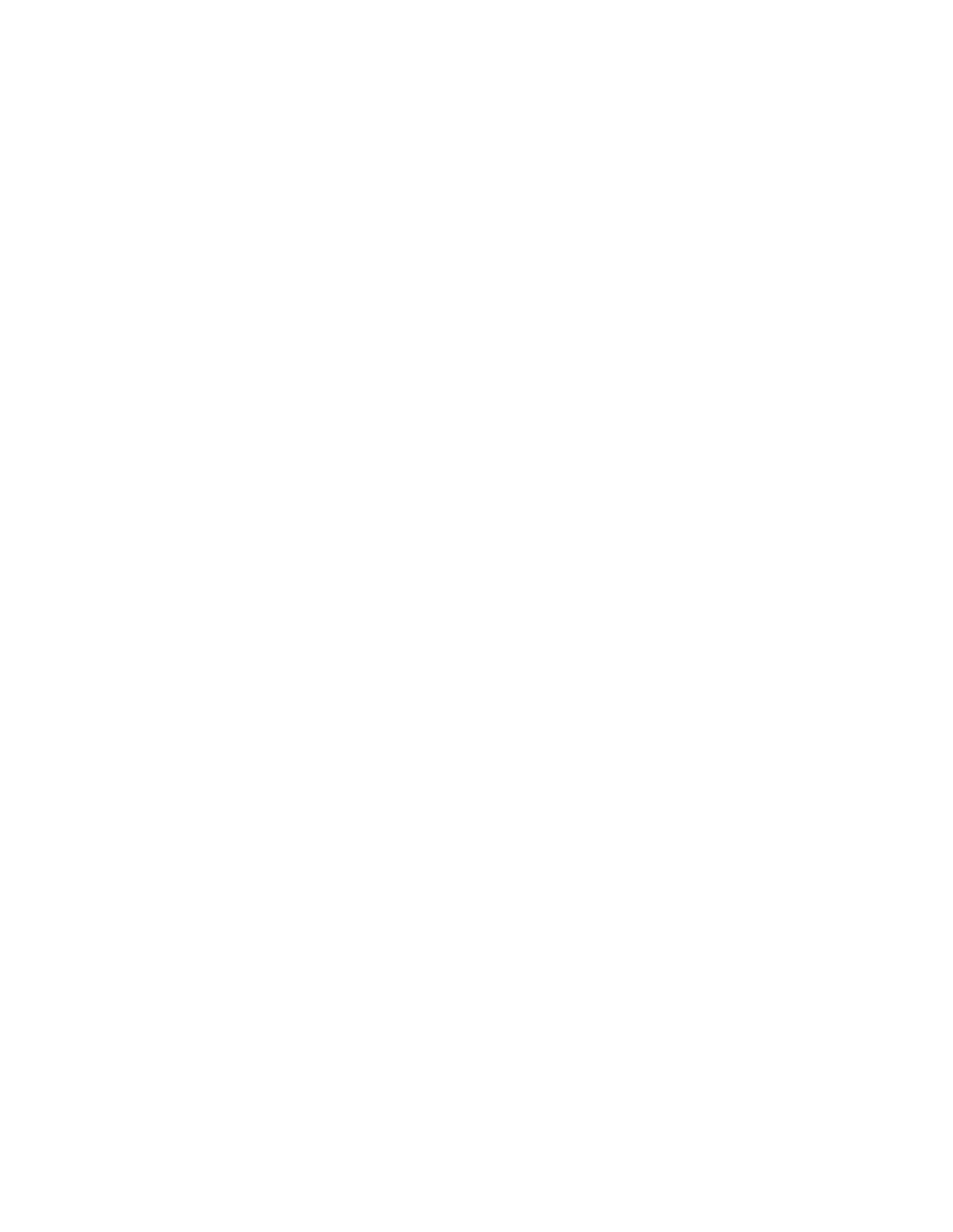## **Statement by Governor Rosanna Costa, President of the Central Bank of Chile**

### **On behalf of the Southern Cone Constituency**

#### **(Argentina, Bolivia, Chile, Paraguay, Peru, and Uruguay)**

*We join the international community in deploring Russia's aggression against Ukraine. We are appalled by the massive humanitarian crisis in Ukraine, with a growing number of victims and more than 10 million displaced people fleeing violence. We look forward to a speedy and peaceful resolution of the conflict in full respect of international law.*

#### **Global outlook and economic policies**

**In the aftermath of the pandemic, the invasion of Ukraine will hurt global growth, increase inflation pressures, and exacerbate existing vulnerabilities in the world economy.** In addition to the direct impact of the war and sanctions on the economies of Ukraine and Russia respectively, the economic effects will be felt around the world through direct trade and financial linkages, and indirect spillovers through commodity and financial markets. These negative spillovers come as many emerging market and developing countries (EMDCs) have yet to fully recover from the pandemic, while many others are dealing with its legacies: high inflation and high debt.

**So far, the surge in fuel and food prices has added to already high and widespread inflationary pressures.** The tightening of external financial conditions has been limited and differentiated across regions and country groups, depending on their direct exposure to the conflict and commodity prices. The negative impact of the war on global growth is expected to be largely concentrated in Russia and Ukraine and, to a lesser extent, in Europe, while the effects in other regions will be milder and more mixed.

**Risks to the global recovery are significant and tilted to the downside.** Among the more prominent risks are an escalation of the war in Ukraine and related sanctions, a resurgence of the pandemic amid new variants, and a sharp tightening of monetary policy in the face of persistently high inflation and rising expectations. These risks are particularly important for highly indebted EMDCs with limited policy space.

**In the long term, increased geopolitical tensions threaten the prospects for shared prosperity and stability.** Strong global cooperation and multilateral action remains essential to expand economic integration and digitalization, address climate change and the transition to a low-carbon economy, improve pandemic management, tackle debt distress, and strengthen global liquidity and the international financial safety net.

**Adequate macroeconomic and financial policies must be tailored to country-specific conditions, including health, social, and economic conditions, vulnerabilities, and policy space.** Policymakers face difficult tradeoffs to balance concerns about economic growth, inflation, social vulnerability, and debt sustainability. In those countries where the economic recovery is well entrenched, monetary policy must be resolute in fighting inflation, supported by fiscal consolidation to stabilize public debt and restore buffers, and accompanied by welltargeted support to protect the most vulnerable. In other countries, where the recovery is lagging but policy space is limited, macroeconomic policies must strike a delicate balance between supporting growth and the most vulnerable, while ensuring their credibility and sustainability over time.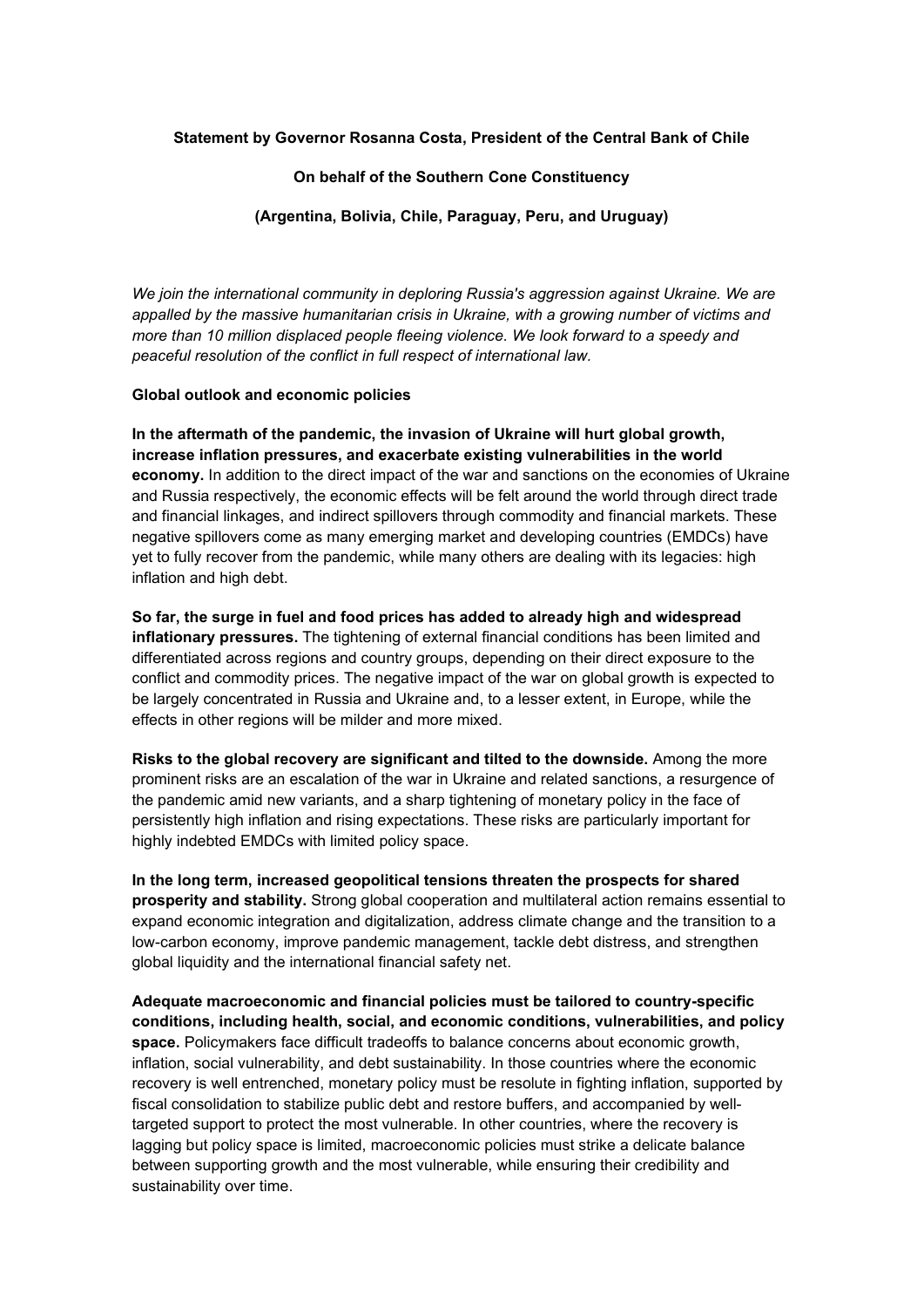**Longer-term structural transformations must not be lost amid the near-term policy challenges of the pandemic and the war in Ukraine.** Policymakers must continue to strive for higher, more inclusive, and resilient growth, taking full advantage of the productivity opportunities of new digital work arrangements and the green economy.

## **IMF priorities**

**The IMF must play a leading role in advising and helping members to get through these challenging times, while supporting the structural shift towards a more resilient future.**  The world economy needs an agile and well-resourced Fund to provide real-time support to its members through tailored policy advice, catalytic financial support, and integrated capacity development.

## *Surveillance*

**In line with the Comprehensive Surveillance Review, the Fund's policy advice needs to be tailored, granular, contingent, and prioritized according to country-specific circumstances.** EMDCs are facing difficult policy trade-offs with limited instruments. We welcome the Fund's prioritized focus on the most pressing policy issues, including inflation and monetary policy, corporate and financial fragilities, fiscal consolidation, and credible mediumterm fiscal frameworks. The recently completed revision of the Institutional View informed by the Integrated Policy Framework will provide useful guidance on the appropriate mix of policies, without losing sight of the long-term benefits of financial integration and exchange rate flexibility. Recent advances on the new debt sustainability framework, and ongoing work on addressing debt vulnerability and transparency will strengthen the Fund's advice in this area. At the same time, we support strengthening the implementation of the Common Debt Treatment Framework.

**We also welcome the emphasis of multilateral surveillance on the global spillover effects from the war in Ukraine and the tightening of monetary policy in advanced economies.** A clearly communicated and well-balanced macro policy adjustment across systemically important economies will help to limit adverse ripple effects across the world economy and will provide useful insights for policy makers in EMDCs, which are particularly sensitive to the global financial cycle and commodity markets.

**We support the scale up of the coverage of emerging topics, such as climate-change, digital currencies and crypto-assets, and inequality, in bilateral and multilateral surveillance.** The Fund's work must continue to focus on critical macro issues, building on its comparative strengths and capabilities, while ensuring effective and efficient collaboration with other international organizations. At this initial stage, the priority should be foundational analytical work on climate change and transition policies, digitalization, gender, and inequality, while bilateral surveillance and capacity building should focus on the more pressing macroeconomic dimensions of these issues.

# *Lending*

**In the wake of the pandemic and the war in Ukraine, more countries will find it difficult to finance their external deficits.** We call on the Fund to stand ready to provide additional support to these economies with timely and adequate resources through its lending and precautionary facilities. We also join calls to mobilize additional concessional resources for the PRGT and CCRT.

**The new Resilience and Sustainability Trust will allow long-term financial resources to be channeled to address structural challenges with balance-of-payment implications.** We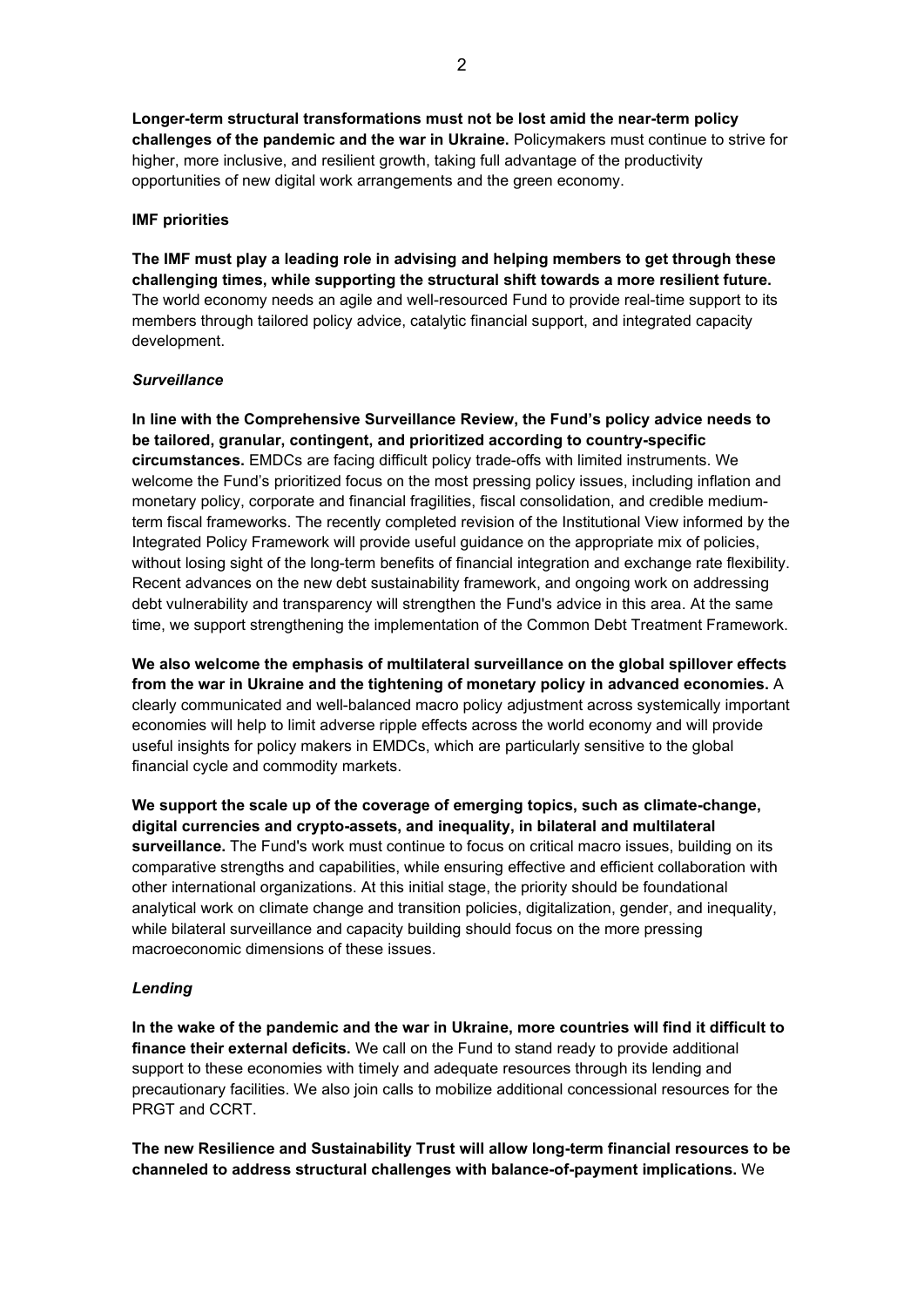commend the IMF for intense work to establish this new trust initially aimed at challenges related to climate change and pandemic preparedness. Over time, we expect the RST to cover a broader range of structural issues that have long-term external balance implications.

# *Capacity development*

**We support the shift to strengthen the integration of capacity development with conditionality in lending programs and policy advice in Article IV consultations.** The focus should be on building strong macroeconomic and financial policy institutions to ensure sustainable and resilient policies that support inclusive prosperity in the long term. Delivery should take full advantage of the lessons learned in the last two years of virtual interaction, without losing sight of the important benefits of personal contact and field presence. We support the priority of capacity development on cyber regulation and supervision.

## *IMF resources*

**We look forward to a timely and successful completion of the 16th General Review of Quotas.** At this time of unprecedented challenges and risks of global fragmentation, we need a representative, well-resourced, and quota-based IMF at the center of the international financial safety net.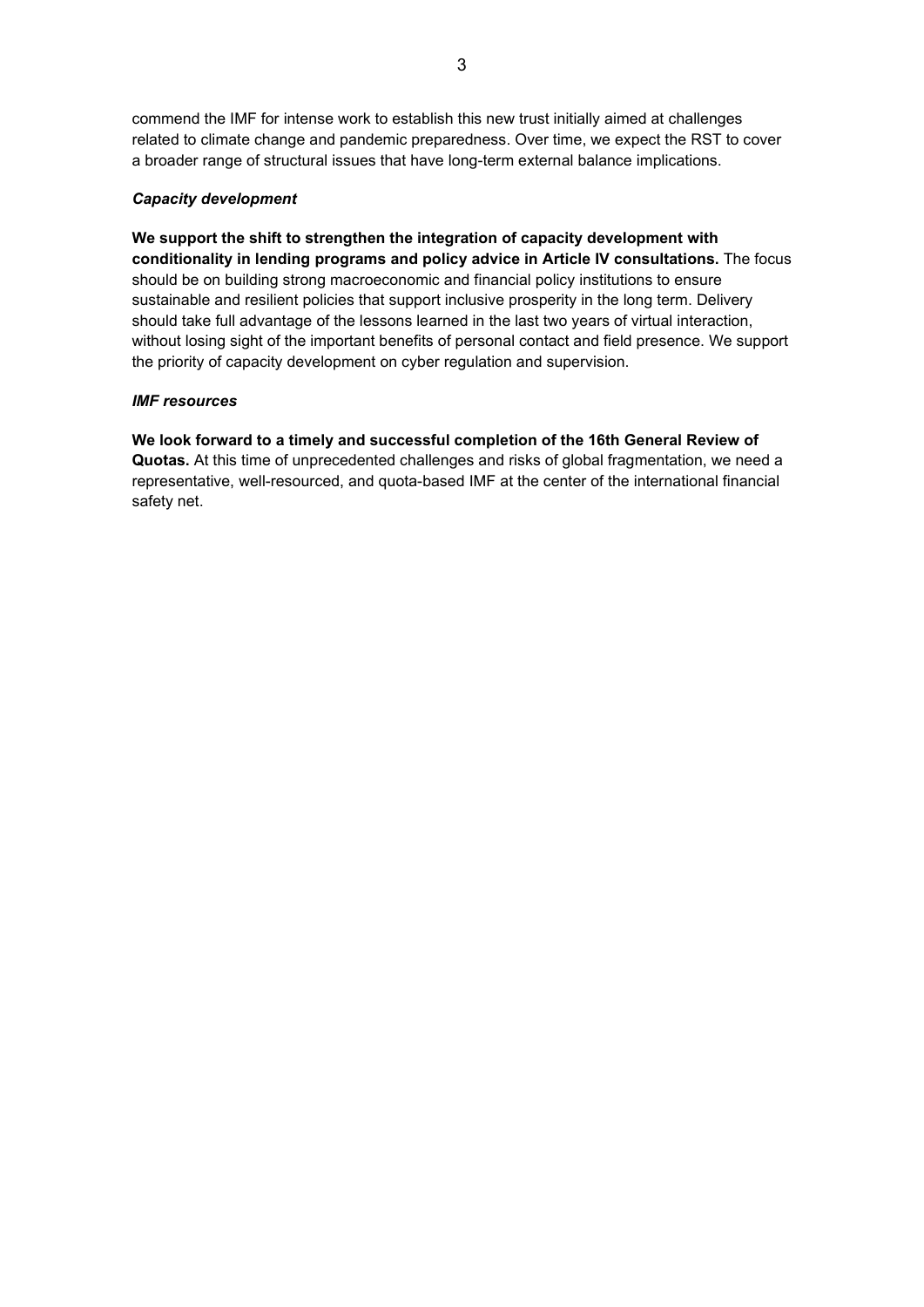## **ARGENTINA**

## *Argentina's new Extended Fund Facility*

On March 25, 2022, the IMF Executive Board unanimously approved an EFF program for Argentina. This new program was carefully calibrated to meet Argentina's specific circumstances, notably to address large balance of payments needs –which mostly reflect the schedule of payments of the 2018 SBA–, and to address the challenging economic and social situation caused by the two-year recession of 2018-2019 and the COVID-19 pandemic.

The new program not only represents a stepping-stone towards long-term sustainable growth needs –conciliating a gradual fiscal consolidation based on the genuine growth of economic activity, and the need to protect the most vulnerable sectors of the population–, but it also counts with broad support from the Argentine society. For the first time, an agreement between Argentina and the IMF Staff was endorsed by the Argentine Congress, providing greater ownership and legitimacy, in a context of massive political and social support from governors, civil society representatives, the private sector, trade unions, social movements, entrepreneurs, and banks associations.

## *Background of the new program*

The negative consequences of the 2018 SBA have been established in the Ex-Post Program Evaluation (EPE) of 2021. As recognized by the EPE, the 2018 program failed. Even though Argentina passed the four IMF Board Reviews (October 2018, December 2018, April 2019, and July 2019) and met all the fiscal targets, none of the objectives of the program were achieved.

As recognized by the EPE, the 2018 SBA allowed the service of unsustainable debt and the acquisition of foreign exchange at convenient rates by the private sector using IMF resources, while confidence and market access were never restored, output contracted sharply amidst increasing inflation, and public debt rose substantially as a fraction of GDP, following the currency depreciation. Learning from the flaws of the 2018 SBA was the starting point of the new program.

#### *Economic outlook and risks*

After three consecutive years of economic contraction, the economy expanded by 10.3 percent in 2021, while showing improvements in key macroeconomic and social indicators. Government supported policies, including on the health front, coupled with favorable external conditions, contributed to the economic expansion. The positive dynamics of investment (up 32.9 percent y/y through 2021) and exports (up 9 percent in 2021) played a key role. Fiscal imbalances narrowed, while priority social and infrastructure spending were expanded. The federal primary fiscal balance fell from 6.4 percent of GDP in 2020 to 3 percent in 2021, compared to an original budget target of 4.5 percent of GDP. The domestic government bond market is being strengthened. Net domestic (peso) market financing has been over 2 percent of GDP in 2020 and 2021. This has allowed monetary financing of the deficit to fall sharply—from 7.4 percent of GDP in 2020 to 3.7 percent in 2021. The trade surplus reached a near-historic high of US\$15 billion, although sizeable outflows in the financial account limited reserve accumulation.

Social conditions are also gradually improving: the labor market is recovering, with the unemployment rate falling to 7.0 percent in Q4:2021, after peaking 13.1 percent during Q2:2020. The labor force participation rate is also rising, formal employment is above prepandemic levels, real wages are beginning to recover, and poverty is declining, falling to just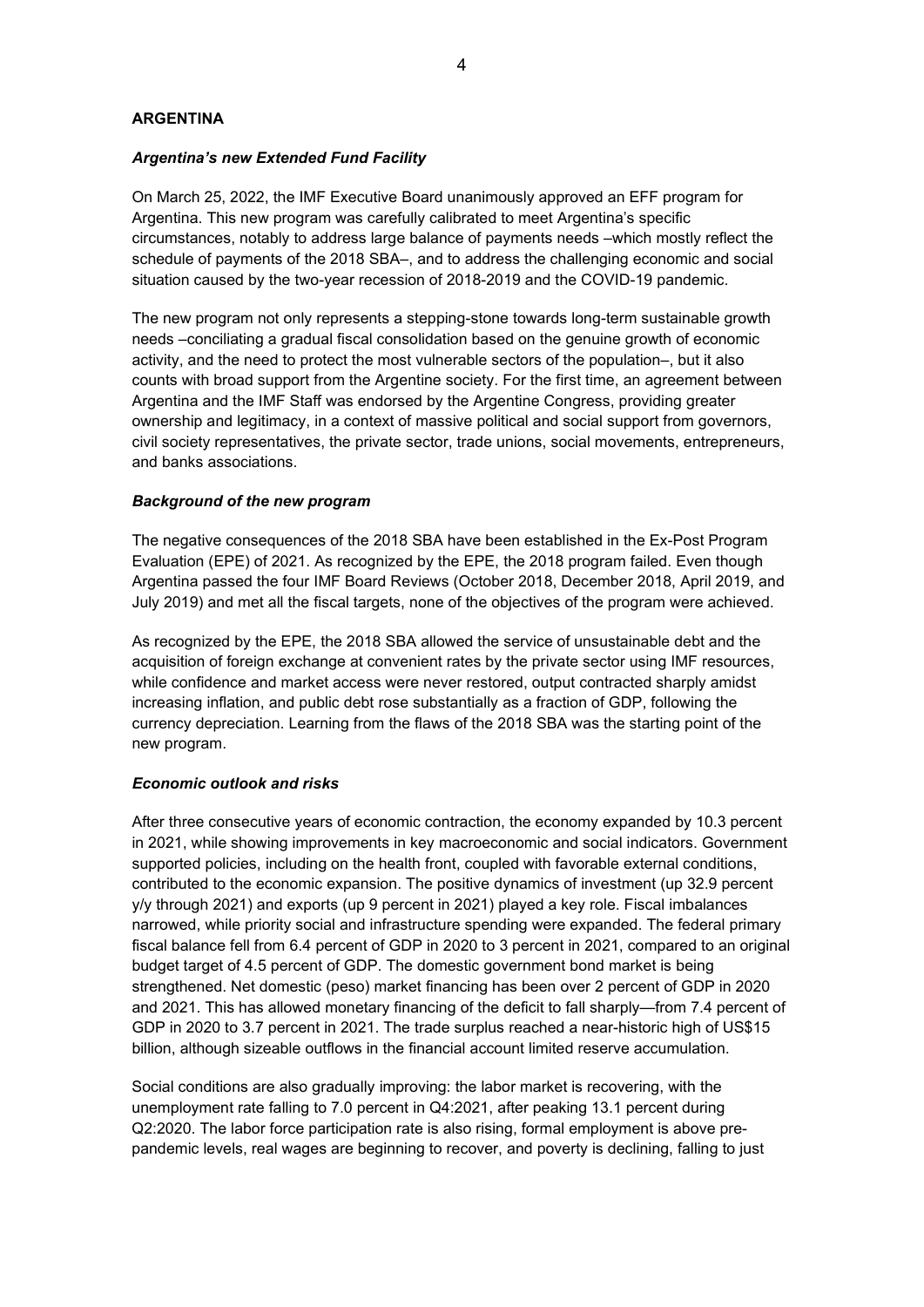37.3 percent of the population during the second half of 2021, and below the peak during the pandemic (42 percent).

Despite this progress, important economic and social challenges remain. Persistently high inflation, along with deep social and infrastructure gaps, still call for a solution. These are the issues that the policies of the 2022/2024 Program will seek to solve. Argentina's authorities remain committed to support an economic inclusive recovery by steadily addressing imbalances, while continuing to encourage net exports and FDI, to ease the external constraint on growth.

## *Medium-term policies of the new program*

*Fiscal Policies.* Argentina will continue to pursue a growth-friendly fiscal policy to ensure stability, supporting the ongoing recovery and the sectors of the population in situation of vulnerability. To this end, a multi-year fiscal consolidation strategy has been developed to gradually reduce the fiscal deficit during the duration of the program. The fiscal path envisaged will help place public debt to GDP on a firm downward trajectory and support the gradual resumption of international market access starting in 2025. Additional external investment projects financing from Multilateral Development Banks (MDBs) will be used to scale up capital spending, including through higher and more efficient infrastructure and innovation spending, thereby helping to bolster economic growth and long-term development goals.

On the revenue front and on tax policy, Argentina will continue to mobilize and enhance the progressivity of taxes. Efforts will be focused on further reorienting spending towards public investment. These efforts are underpinned by a multipronged approach of reducing energy costs and increasing the pass-through of generation costs, while ensuring adequate protection for the most vulnerable. Argentina will adopt measures to strengthen the efficiency and sustainability of the energy sector, with the support of the World Bank and other international partners. Most importantly, energy subsidies are going to be reduced as a fraction of GDP with the speed being to some extent dependent on the evolution of the ongoing geopolitical conflicts that affect the international energy situation. However, social assistance schemes and infrastructure investment will reinforce the process of growth with social inclusion. Social assistance coverage will be improved to best serve those most in need, focusing on addressing child poverty and reorienting support to promote labor market inclusion, particularly for women and individuals with low skills. In addition, spending on science and technology will be protected and enhanced to encourage innovation.

*Financial Strategies.* Argentina's government strategy for domestic financing remains focused on strengthening the local currency (peso) securities market. Coupled with efforts to mobilize external support, a strong domestic capital market will enable the unwinding of monetary financing of the deficit. Financial policies were designed with the long-term goal of macroeconomic stabilization, which in the case of Argentina requires a gradual process of dedollarization. By developing the domestic capital market, Argentina seeks to avoid the flaws of past failed programs, which drastically reduced monetary financing by slashing public spending in critical areas.

*Monetary and Exchange Rate Policies.* As recognized by the IMF staff, persistent high inflation in Argentina is a multi-causal phenomenon and addressing it will require an integral approach. In the years 2018 and 2019 inflation reached 47 percent and 53.8 percent, respectively –amidst a context of output contraction–. Lowering inflation in Argentina requires a comprehensive set of economic policies. An important pillar will be achieving a sustainable fiscal and financial path that contributes to an early reduction in central bank budget financing. This will need to be complemented by prudent and pro-active monetary policy to support the demand for peso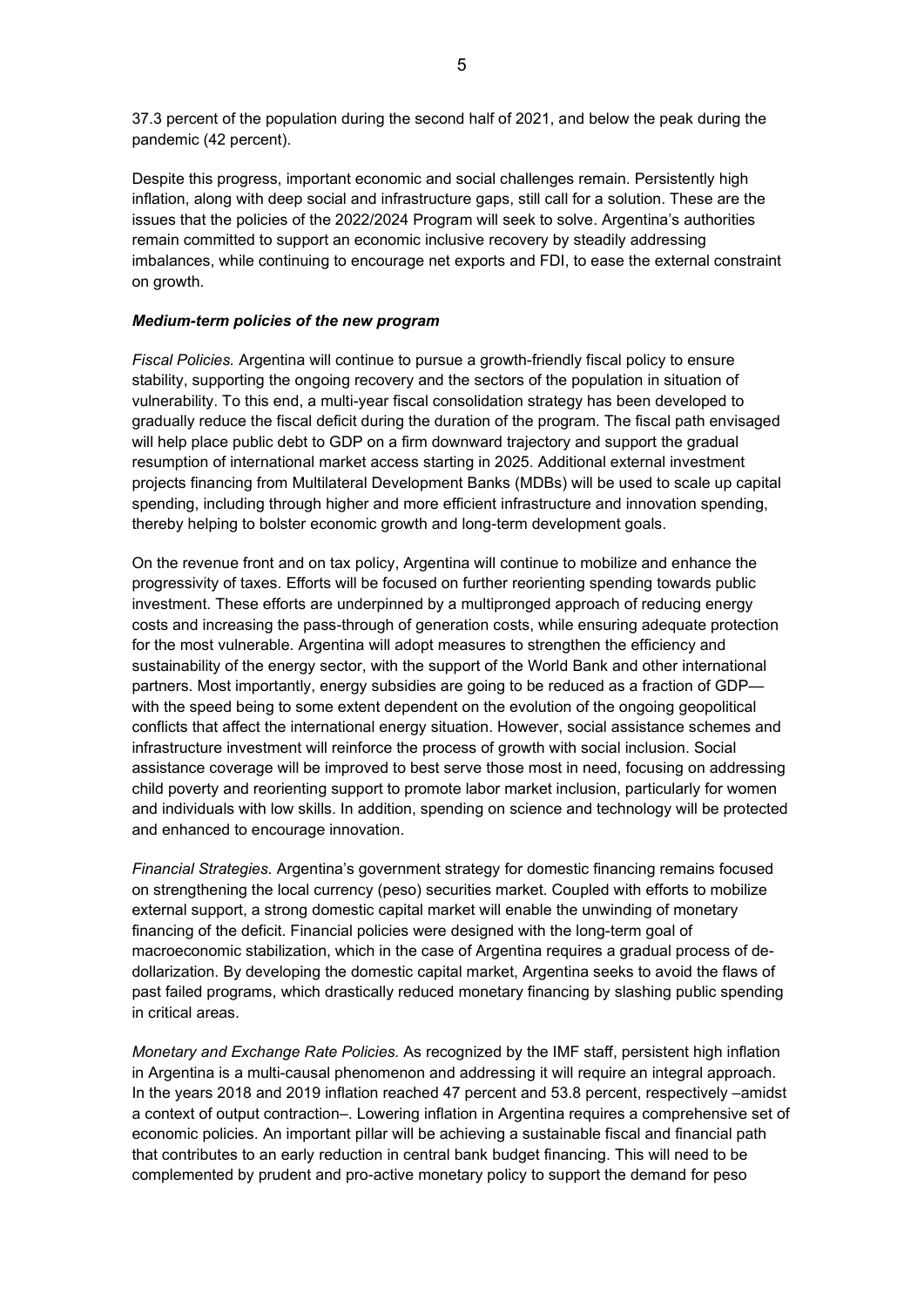assets and voluntary price and income policies to tackle challenges from strong inflation inertia and unanchored views on inflation dynamics. Meanwhile, the rate of crawl of the official exchange rate should also support external competitiveness, with a well-designed and calibrated capital flow management regime further supporting reserve accumulation.

Argentina's authorities, mindful of the deep economic and social costs of inflation, have taken steps to bring down inflation, anchoring views on its dynamics. Voluntary price-income policies are complementing macroeconomic policies to stabilize prices. Moving forward, income and price policies will be adjusted depending on evolving circumstances to tackle inertia and guide expectations on future inflation dynamics. The exchange rate management will be calibrated to ensure the medium-term competitiveness of the real effective exchange rate, and support reserve accumulation. To enhance exchange rate stability, since January the Central Bank raised the effective annual policy rate by 900 basis points and streamlined sterilization instruments to improve monetary policy transmission and signaling.

*Growth and Resilience Enhancing Policies.* Promoting strategic sectors is essential to boost the country´s net exports and address the long-standing vulnerabilities from external constraints to growth and to address informality. With the goal of increasing exports by around 30 percent by 2030, the Argentine authorities, in close collaboration with stakeholders, are moving forward to approve new legislation and regulations to promote investment and exports in strategic sectors, such as the knowledge-based economy, energy, mining, agriculture, and automotive. Various labor market initiatives to encourage formal employment and labor inclusion, especially of women and young adults with low skills, are moving forward. The competition framework will be strengthened to tackle excessive concentration, entry barriers, and market power, thus ensuring a level playing field. In the same vein, financial inclusion, the promotion of sustainable finance and the strengthening of financial resilience are being encouraged. Important social programs have been scaled up, to deepen the inclusion of the groups in situation of vulnerability in the labor market.

*Gender Policies.* A key goal of the government strategy is the reduction of the country's large gender gaps, which were further exacerbated during the pandemic. The multipronged approach emphasizes the strengthening of care support systems, including through expansion of key social protection programs that target women; increasing access to child-care facilities, housing, and other social infrastructure for mothers; and promoting labor market inclusion through programs that help to formalize domestic workers (thus far 33,000 domestic workers have been registered). Also, the presence of women in strategic male dominated jobs, such as industry, construction, technology, and others will be promoted. Adequate fiscal resources are oriented to addressing gender inequities by building on and enhancing the gender budgeting approach introduced for the fiscal year 2021.

*Climate Adaptation.* Argentina is developing environmental policies to strengthen preparedness and better address the challenges of climate change and ensure progress in achieving the country's commitments under the Paris Agreement. Key actions include: i) the preparation of a new bill to incentivize the production and use of renewable energy-powered vehicles; ii) the implementation of a *Green Productive Development Plan* aimed at promoting, investment in the knowledge economy, integration of circular economy processes, and environmental adaptation and efficiency in the use of resources; iii) the preparation of a new legislation and a regulatory framework to support investment in the *hydrogen sector,* and iv) a full-fledged climate tagging system in the 2023 Budget Preparation Manual.

*Governance and Transparency.* The Argentine authorities recognize the need to improve governance and transparency, in order to tackle tax avoidance and external assets formation, while improving the framework to combat money laundering and the financing of terrorism.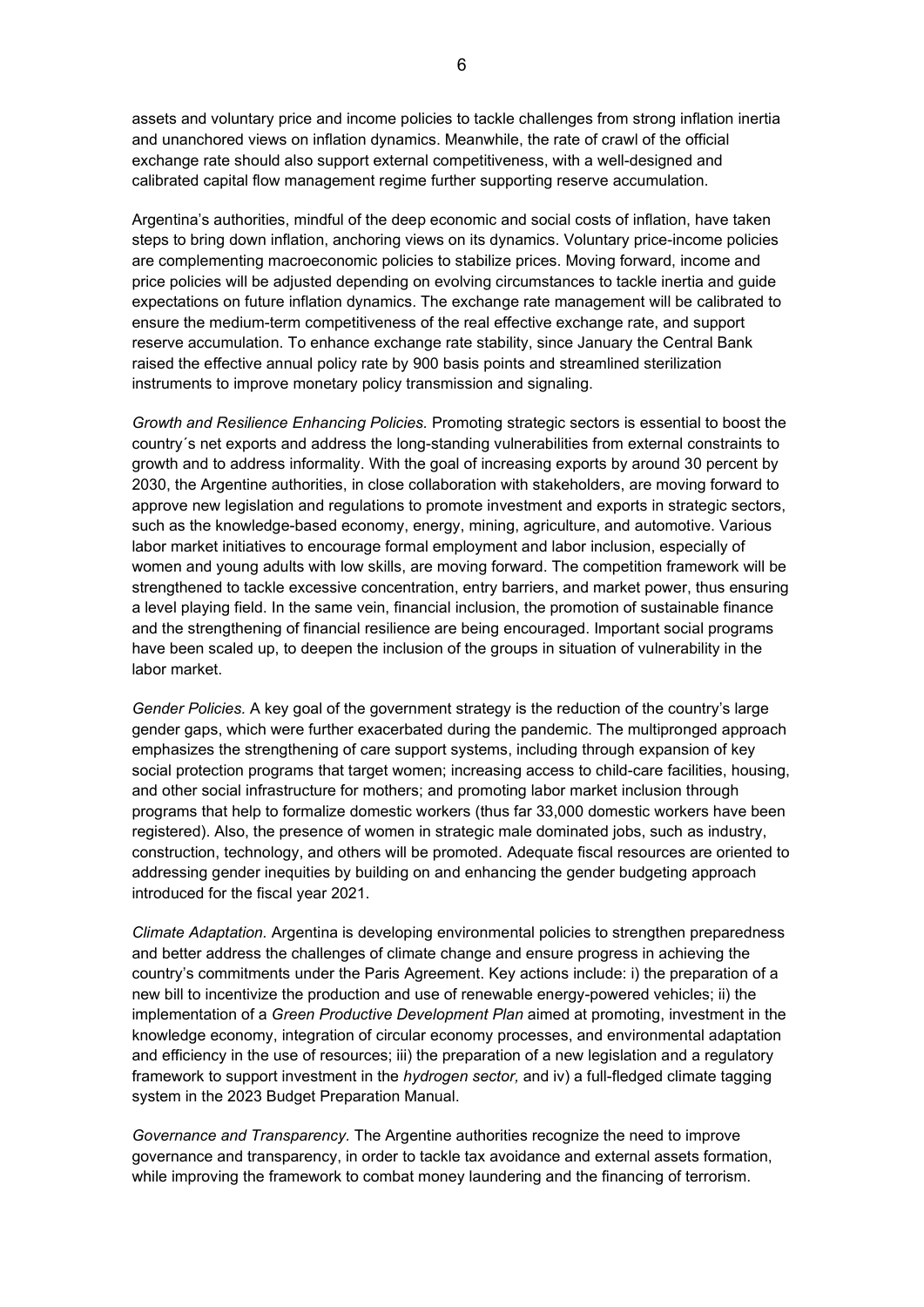## **BOLIVIA**

After a scenario of economic, political, social, and health crisis in 2020, the Bolivian economy showed a significant recovery during 2021, driven by different measures taken by the government of President Luis Arce Catacora, which undertook the challenge of rebuilding the Bolivian economy and guaranteeing its return to the path of sustained growth, macroeconomic stability, and the reestablishment of the population's living conditions that had been seriously affected by the crisis.

### *Economic Policy for Economy Reconstruction*

Since November 2020, when the new government took office, a set of measures were designed to ensure the reconstruction and recovery of the Bolivian economy, within the framework of reestablishing the Economic Social Communitarian Productive Model, a model which has been applied in Bolivia since 2006 and that implied a deep transformation and advances in the country, mainly in the economic and social sphere.

One of the fundamental measures was the campaign to fight COVID-19. This was achieved through a strategic plan based on three pillars: early and massive diagnosis, massive vaccination, and coordination with subnational governments.

From the first days of its mandate, the national government began efforts to purchase coronavirus tests, having acquired more than 4 million by the end of 2021, and with free access to the population. Likewise, around 24 million doses of vaccines were effectively managed, enough to immunize the entire vaccinable Bolivian population. As of April 5th, 2022, 13.2 million vaccines have been administered in the country, among first and second doses, and the booster ones; reaching a vaccination coverage of 67 percent of the target population with a complete regimen, regardless of the doses applied to children and adolescents.

In this fight against COVID-19, between November 2020 and December 2021 the government allocated 4,486 million of Bolivianos (approx. USD 654 millions) to the purchase of vaccines, tests, medicines and medical supplies, as well as to hire health personnel and hospital equipment.

Regarding policies to promote the economic reconstruction, effective measures were defined to boost both demand and supply. Among the former, *Bono contra el Hambre* stood out, which consisted of a transfer of approximately USD 146 per eligible person aimed at mitigating the loss of income suffered by Bolivian households in 2020. The measure benefited more than 4 million of Bolivian men and women. Furthermore, it highlighted policies such as the rise in rents for retired population; the increase in the national minimum wage by 2 percent in 2021, after being halted in 2020 by the previous government; the items creation in education and health sectors; and the return of the contributions made to their retirement, to those Bolivians who requested it.

In the same way, within the Bolivian income redistribution policy framework, a cash reimbursement of Value Added Tax (Re-IVA, in Spanish) was determined, which consisted of 5 percent return on the amount presented in invoices to population with income less than or equal to 9,000 Bolivianos (approx. USD 1,312). A tax on large fortunes (IGF, in Spanish) was also established, which only reached to 0.002 percent of Bolivian population.

Policies to boost supply and promote the productive sector were essential for Bolivia's economic recovery in 2021. Among these important measures is the SIBOLIVIA credits program, which consisted of loans at a minimum interest rate (0.5 percent) to benefit the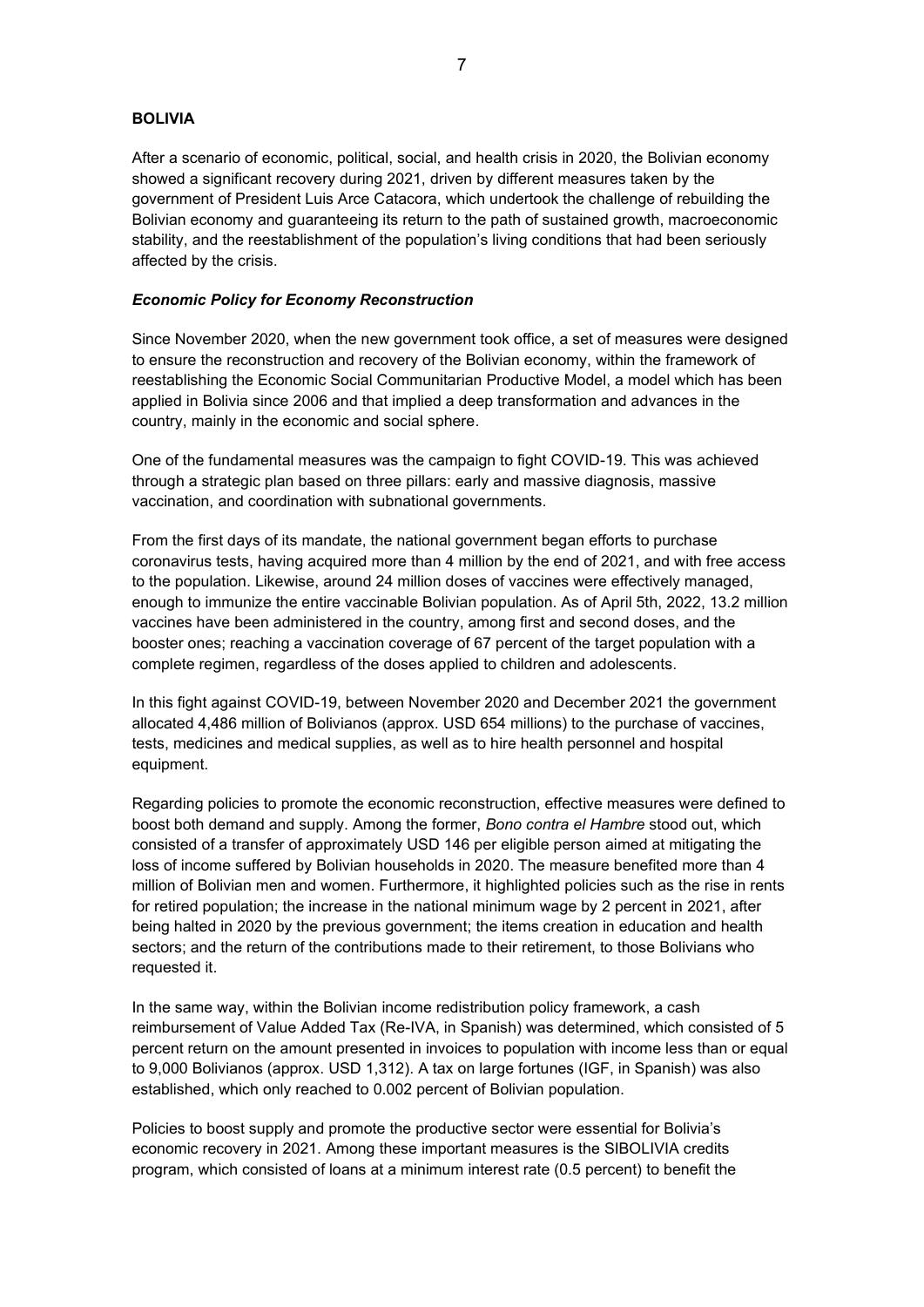productive sector that substitutes imports. It also highlighted the reestablishment of the impulse to productive and Social Interest Housing loans; and the 0 percent tax rate for import and sale of capital goods, which promotes the country's capital stock.

## *Results: Recovery of the Bolivian Economy*

The economic policy measures applied since November 2020 were decisive for the recovery of the national economy. Thus, in 2021 Gross Domestic Product (GDP) grew by 6.1 percent, with a significant improvement in sectors such as transportation, mining, manufacturing, and construction; and a notable rebound in domestic demand, which contributed mainly on GDP expansion.

External sector variables also showed a favorable performance. For the first time in seven years, the country achieved a surplus in trade balance which totaled USD 1,462 million. On the one hand, exports rose to USD 11,080 million, a growth of 58 percent respect to 2020, with manufacturing sales reaching record levels. On the other hand, imports totaled USD 9,618 million, with a rise of 35 percent, explained mainly by purchases of capital goods, supplies, and raw materials.

The financial system resumed its dynamism in 2021. Deposits rose by 6 percent and loans by 4 percent, with a notable growth in productive and Social Interest Housing loans, 6 percent in both cases, and low levels of default (1.6 percent).

Similarly, it highlighted the contained inflation in 2021, 0.90 percent, the lowest inflation rate in South America. Likewise, so far in 2022 inflation continues controlled, reaching an accumulated of 0.39 percent as of March, despite external inflationary pressures in the current scenario of the war conflict between Russia and Ukraine.

Fiscal sector indicators also showed a positive performance. After reaching a deficit of 12.7 percent of GDP in 2020, a single-digit negative balance was recorded in 2021, 9.3 percent of GDP, below that programmed at the beginning of the year (9.7 percent of GDP). In line with the recovery of economic activity, tax collections rose to 49,018 million of Bolivianos (approx. USD 7,145 million), with a 15 percent growth respect to 2020.

Regarding financing, the country's return to international capital markets last February was notable, having secured USD 850 million from a sovereign bond swap operation of upcoming maturities bonds. This operation will allow the country to allocate the resources that otherwise would have been assigned to fulfill said financial obligations to public investment and, therefore, to consolidate the national economic recovery. It highlights as well that this process did not imply an increase in public debt as it corresponded to a liability management operation.

The advances in macroeconomic variables would not be complete if they were not reflected in the improvement of the living conditions of the Bolivian population. Indeed, after reaching high levels of urban unemployment during 2020, with a maximum level of 11.6 percent in July, this was reduced, ending 2021 at 5.2 percent. It highlighted the additional 1.2 million people employed between May 2020 and December 2021.

Furthermore, one of the main achievements of the year, in line with the reestablishment of social enhancements that had been observed during the period of the Economic Social Communitarian Productive Model, was the reduction of poverty and inequality. Thus, according to the National Institute of Statistics (INE), moderate poverty decreased from 39.0 percent in 2020 to 36.3 percent in 2021; extreme poverty, from 13.7 percent to 11.1 percent; and inequality, measured by the Gini Index, from 0.45 points to 0.42 points, in said period.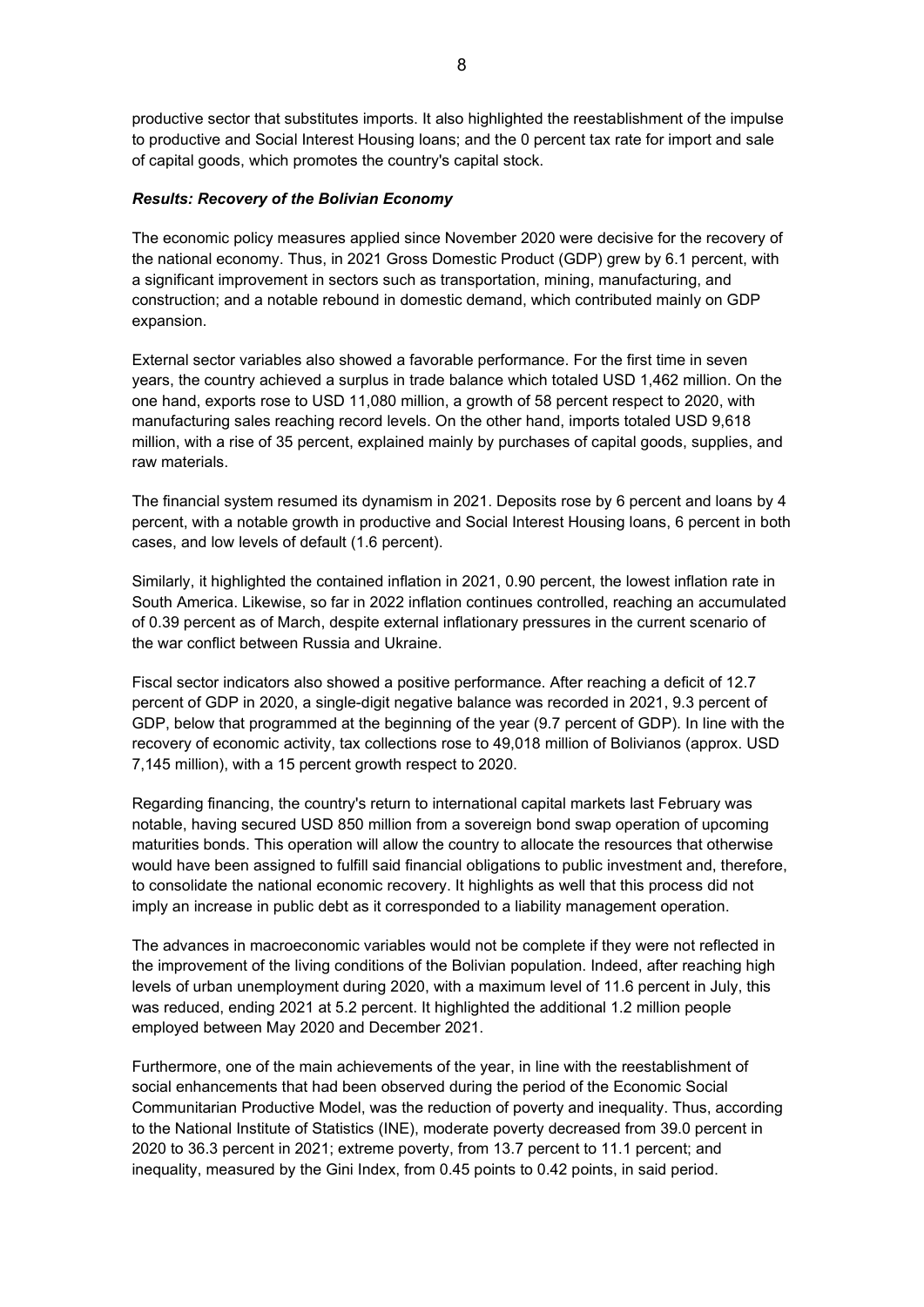## *Bolivian Economic Outlook for 2022*

The process of the Bolivian economic recovery continues so far in 2022, and it is expected to be consolidated throughout this year, with the contribution of important policies developed by the national government to promote economic strengthening, such as the estimated high level of public investment, USD 5,015 million, directed mainly to the productive sector, and a special emphasis on import substitution policy. In this framework, a growth of the economy of 5.1 percent, an inflation of 3.3 percent, and a single-digit fiscal deficit of 8.5 percent of GDP is projected for 2022.

Therefore, after the severe crisis suffered by the country in 2020, 2021 constituted the year of an important recovery of the national economy, which is expected to be consolidated during 2022, alongside the reestablishment of economic and social improvements that the country had shown in the last decade and a half prior to the pandemic, under the Economic Social Communitarian Productive Model.

# **CHILE**

# *Macroeconomic projections*

With a well-entrenched recovery, Chile's monetary and fiscal policies are focused on closing macroeconomic imbalances accumulated during the pandemic, stabilizing inflation, and restoring buffers. Economic activity rebounded vigorously in 2021 driven by supportive macroeconomic policies plus early, rapid, and widespread vaccination, and favorable external conditions. Output expanded 11.7 percent last year propped up by very strong domestic demand and exceeded its pre-pandemic trend. The flip side saw a widening of the Current Account deficit and increased inflationary pressures, on the back of supply-demand imbalances, global supply chain disruptions, higher commodity prices, a weak exchange rate, and tight labor markets. The Central Bank of Chile (CBC) began tightening monetary policy in mid-2021 and has maintained a restrictive stance for some months. Fiscal authorities have withdrawn the extraordinary pandemic support and project a significant reduction of the fiscal impulse and public financing needs in 2022.

Consistent with a less favorable external scenario and the tightening of macroeconomic policies, the Chilean economy is expected to grow below potential in 2022-23. After the extraordinary expenditure growth in 2021, a slowdown of the Chilean economy is necessary to ensure the closing of the output gap and convergence of inflation within the monetary policy horizon, as well as a moderation of the current account deficit. Private consumption and fixed investment are expected to decline in 2022-2023 as pent-up demand fades, extraordinary liquidity balances built up during the pandemic shrink, credit and financial conditions become tighter, and lingering uncertainty remains.

GDP is expected to grow between 1.0 and 2.0 percent in 2022, and between -0.25 and +0.75 percent in 2023. Data for late 2021 and early 2022 suggest that the economy was already on a downward path from last year's record high spending. Towards 2024, once macroeconomic imbalances are resolved, expectations are that activity will resume growth rates in line with its potential, that is, between 2.25 and 3.25 percent.

Although the war in Ukraine is a negative shock for the Chilean economy, so far, its impact remains limited. The main spillover effects have been an increase in energy import costs, the expected slowdown in some of Chile's trading partners. The impact on external financial conditions has been muted so far.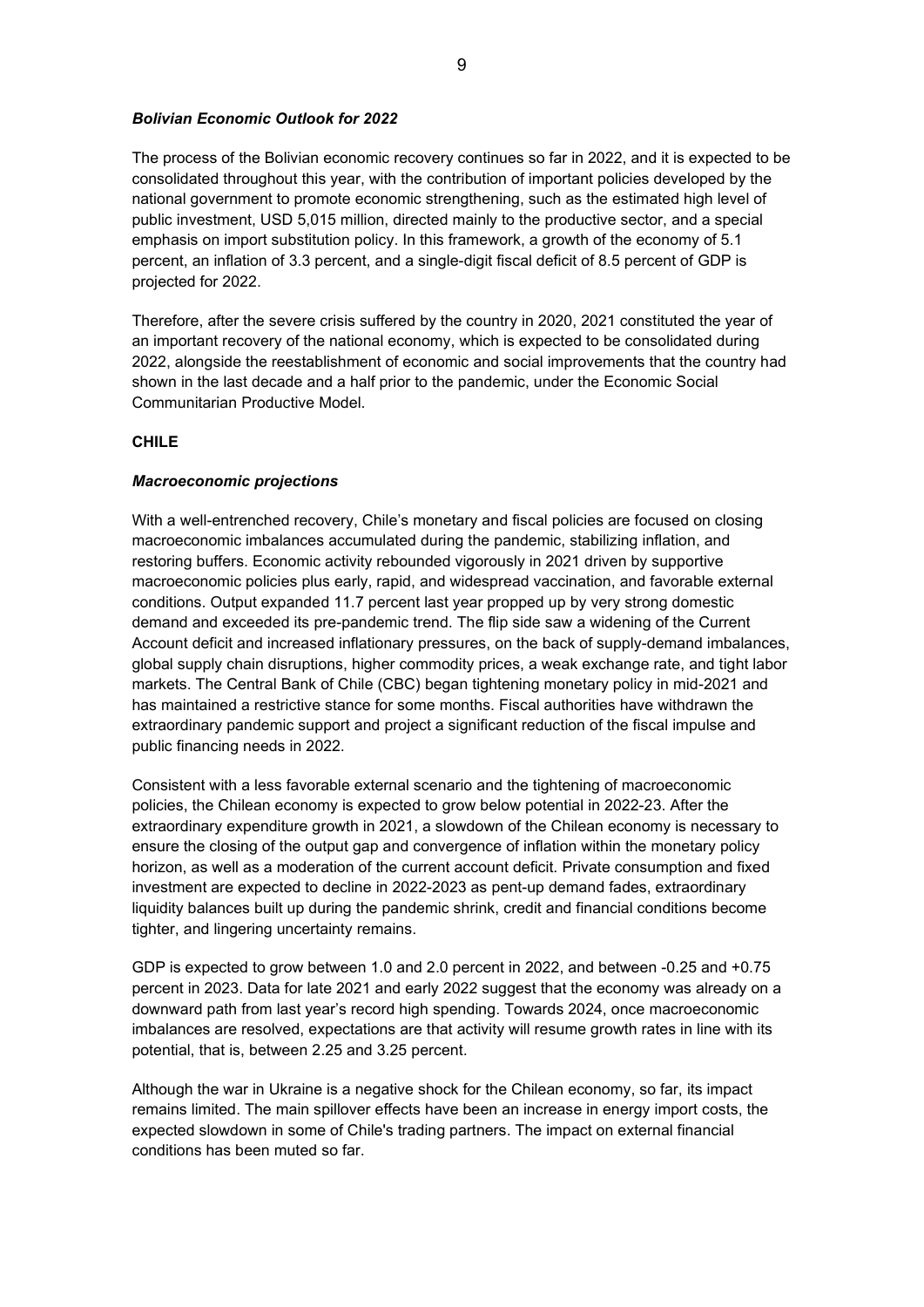# *Monetary policy and inflation*

After the extraordinary boost of domestic spending in 2021, inflation has continued to rise, surpassing 9 percent annually according to March CPI, against a backdrop of broad-based demand and cost-push pressures, persistent global supply chain disruptions, a weak exchange rate, and labor market mismatches. Further increases in inflation are anticipated by mid-2022 heightened by recent commodity price shocks in the wake of the war and supply disruptions in China. Indexation dynamics and increased inflation expectations may prolong the inflationary shock.

Resolving the underlying imbalances that accumulated in the economy in recent quarters is vital to achieve inflation convergence. The CBC has rapidly adjusted the Monetary Policy Rate (MPR) to a restrictive level, tightening domestic financial and credit conditions. Further increases in the MPR are in the pipeline but would be smaller than those of recent quarters. Inflation is expected to start declining later in the year and to converge to the 3 percent target within the two-year horizon. The CBC will carefully monitor inflationary developments and risks, making sure that inflation converges to the target within the two-year monetary policy horizon.

# *Fiscal policy and public debt*

Since the beginning of the pandemic, the government took bold actions to protect lives and livelihoods. It responded by delivering an unprecedented multi-year fiscal stimulus to safeguard health, protect jobs and household incomes, buttress the credit supply to SMEs, and boost a swift recovery from the crisis. As the recovery has become well entrenched and the health situation has improved, extraordinary support measures have been withdrawn, while temporary and targeted programs remain to protect and facilitate the transition of those sectors and groups most affected by the pandemic.

The headline fiscal deficit is expected to have a sharp decline in 2022, in line with the withdrawal of extraordinary pandemic programs, while revenues have bolstered higher copper prices. The structural deficit is expected to decline reflecting the turn towards a more neutral stance. Going forward, these extraordinary policies are expected to be phased out after, while the fiscal budget returns to a consolidation path that stabilizes gross public debt. The increases in social spending in the new government's program will be accompanied by tax reforms to mobilize additional resources.

# **PARAGUAY**

In 2021, the Gross Domestic Product (GDP) grew 4.2 percent according to the Central Bank of Paraguay (BCP)'s Quarterly National Accounts data. On the supply side, this expansion was explained mainly by the services, manufacturing, construction, and livestock sectors. On the expenditures side, growth was basically due to the positive performance of investments and consumer expenditures, both private and public.

For 2022, the GDP growth projection presented in mid-December 2021 was 3.7 percent. However, after the publication of that official figure, the local weather conditions quickly deteriorated, thus leading to an important downward bias in the forecast, which will be updated and published in the Monetary Policy Report (IPoM) at the end of April.

Until mid-December 2021, a favorable development of soybean crops was observed, with expectations of high yields for harvests during the 2021/2022 campaign. However, the climatic conditions changed abruptly, resulting in a significant deficit of water resources due to heat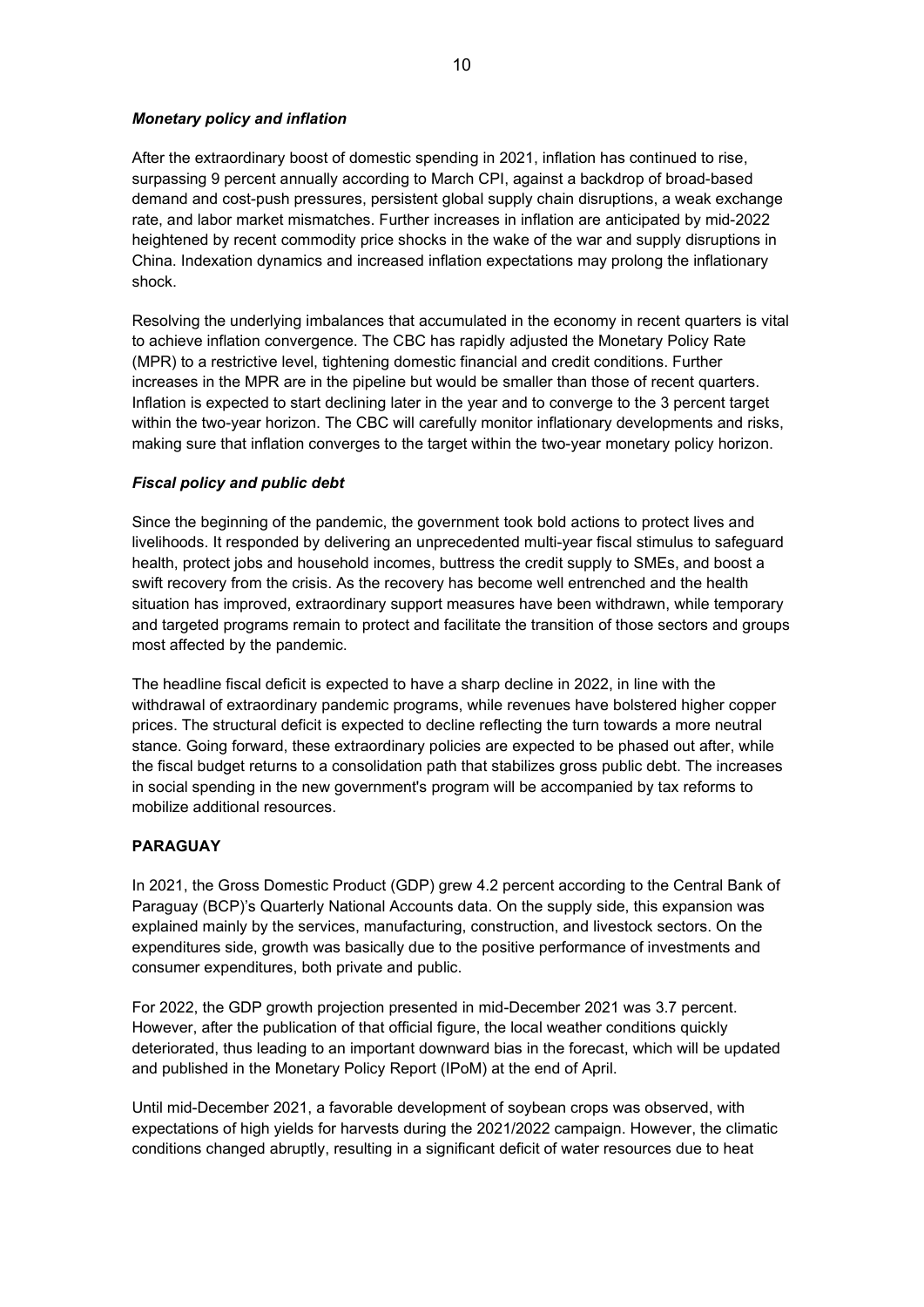waves and the lack of rainfall. Both factors have harshly affected agricultural endeavors and have led to a scenario that is far different from the one previously anticipated.

Regarding prices, inflation accelerated since mid-2021, closing the year at 6.8 percent, explained largely by the increase in the prices of food items and fuels. The inflationary pressures stemmed mainly from external shocks caused by the successive increases in the international prices of commodities, as well as the important rise in beef exports that pushed local beef prices upwards. On the other hand, the inter-annual variation of the Consumer Price Index that excludes food items and energy (IPCSAE) was 2.7 percent, reflecting the high concentration of inflation in the two categories.

In this context of inflationary pressures and considering the recovery of economic activity that had been observed during 2021, the Monetary Policy Committee deemed it appropriate to raise the referential rate. The measure was intended to prevent external shocks from generating second-round effects on other products of the basic consumer basket and avoid a de-anchoring of the medium-term inflation expectations. Thus, adjustments were made in August (up 25 basis points), September (up 50 bps), October (up 125 bps), November (up 125 bps), and December (up 125 bps), resulting in an increase of 450 basis points, thus setting the monetary policy rate at 5.25 percent by the end of 2021.

At the beginning of 2022, inflation remained high. The monthly variation in January was 1.5 percent, while the inflation rate in February was 1.4 percent, explained largely by the increase of the prices of fresh vegetables, with incidences of 0.6 and 0.5 percentage points (pp), respectively. Given the high volatility of this component of the CPI, its incidence is expected to decrease in the upcoming months. Likewise, the hike in fuel prices continues to have repercussions on inflation (0.2 pp in January and 0.5 pp in February). More recently, the armed conflict between Russia and Ukraine has led to an increase of international crude oil quotes, generating new pressures on the domestic prices of fuels, and bearing an incidence on inflation expectations of economic agents. In this scenario, the CPM deemed it appropriate to continue with the cycle of monetary policy rate increases, with upward adjustments of 25 bps in both January and February and an increase of 50 bps in March.

According to available projections, inter-annual inflation is expected to remain above the upper limit of the target range during the first semester of 2022, due to the recent additional increases of the prices of petroleum and volatile categories affected by the drought. Notwithstanding, a gradual convergence to the target range is expected.

Paraguay's financial system has remained sound, with solvency levels above regulatory requirements and with favorable credit quality indicators. Likewise, the profitability of the system has remained relatively stable, after showing a decrease in the first quarter of 2020 mainly due to the Covid-19 pandemic.

Credit continued to show favorable dynamism in recent months. Loans extended in Paraguayan guaranies registered a growth rate of 10.8 percent y-o-y in February 2022, whereas loans granted in foreign currency expanded with an inter-annual rate of 11.5 percent. Taking into consideration the adverse weather factor registered since the last months of 2021, the BCP issued a temporary regulation, in the first quarter of 2022, which is intended to alleviate the situation of the agriculture and livestock production sectors affected by the drought. This measure has the purpose of interrupting the calculation of late payment fees to preserve the risk profiles of customers, thus allowing them to continue as subjects of credit for loans provided through the financial system.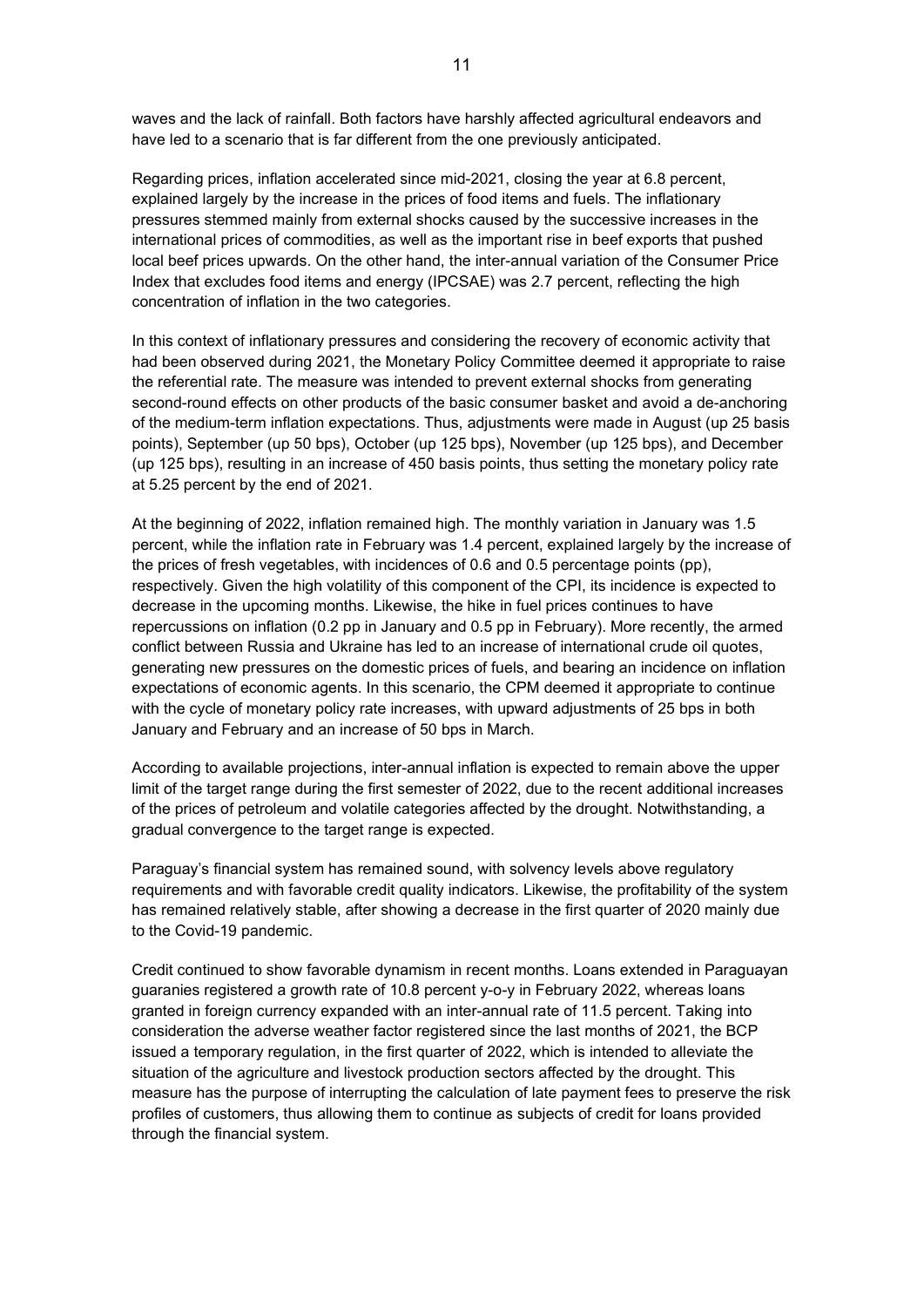The payments system has performed with normality. Regulations were issued in January 2022 so that Paraguay's stock exchange the *Bolsa de Valores y Productos de Asunción S.A.* (BVPASA), associated with the Sustainable Stock Exchange Initiative, can interconnect with the Real-time Gross Settlement (RTGS) System and the Securities Depositary of Paraguay's Payment System (SIPAP). These measures were designed to foster greater deepening of the local public securities market and strengthen the mechanisms for the transmission of monetary policy. In addition, it is anticipated that by May 2022 instant inter-bank transactions will be in effect 24x7 – 24 hours a day seven days a week.

# **PERU**

The Peruvian economy grew 13.3 percent in 2021 (0.8 percent relative to 2019), one of the highest rates in the LAC region, resulting from a relaxation of COVID-related restrictions and widespread vaccination rollout in a context of fiscal stimulus and expansionary monetary policy. At the same time, economic activity decelerated during the second half of the year due to a lower statistical effect and a deterioration of business expectations (associated with higher uncertainty, mainly affecting private investment).

Inflation in Peru has been one of the lowest and less volatile in LAC so far this century (2.7 percent on average in 2001-2021). However, in a context of global inflationary pressures, 12 month CPI inflation increased to 6.8 percent in March 2022 due to higher food and oil prices, whereas core inflation rose to 3.5 percent. Against this backdrop, 12-month inflation expectations reached 4.39 percent, above the 1-3 percent target range of the Central Reserve Bank of Peru (BCRP). Other inflation trend indicators are also above the target range. However, inflation is expected to return to the target range between the second and third quarters of 2023, as transitory supply-side effects revert, and economic activity remains below potential.

Credit to the private sector increased 6.5 percent year-on-year as of February 2022, with a strong recovery in consumer loans, as formal employment (which returned to pre-pandemic levels in August) remains on an upward trend.

As of February 2022, the fiscal deficit stood at 2.4 percent of GDP (one of the lowest in LAC), marking 12 consecutive months of decline after the mounting trend associated with COVIDrelated measures in 2020. The fiscal deficit is expected to decrease to 2.5 percent in 2022, mainly due to higher government revenues (amid economic recovery and improved terms of trade) and lower expenses (as the government phases out the extraordinary measures adopted in response to the health crisis). Public debt as of end-2021 was 36.1 percent of GDP. Going forward, fiscal consolidation will continue, and the deficit is expected to decrease as the economy gradually recovers from the COVID-19 shock.

The current account deficit increased to 2.7 percent of GDP in 2021, similar to the average of the last 40 years. The deficit is forecast to decrease to 1.6 percent of GDP in 2022 and will continue to be sustainable and financed by long-term capital inflows. The trade balance will continue to be in surplus in 2022 (6.7 percent of GDP).

Since August 2021, the BCRP began to increase its policy rate, in line with the normalization of its monetary stance, and has since introduced nine rate hikes, to 4.5 percent currently. The BCRP will continue to take the necessary steps to bring inflation back within the target range over the forecast horizon.

Additionally, the BCRP's FX buffer, built via precautionary accumulation of international reserves, amounts to 35 percent of GDP. Moreover, Peru has access to contingent funds like the USD 11.4-billion Flexible Credit Line agreed with the International Monetary Fund. With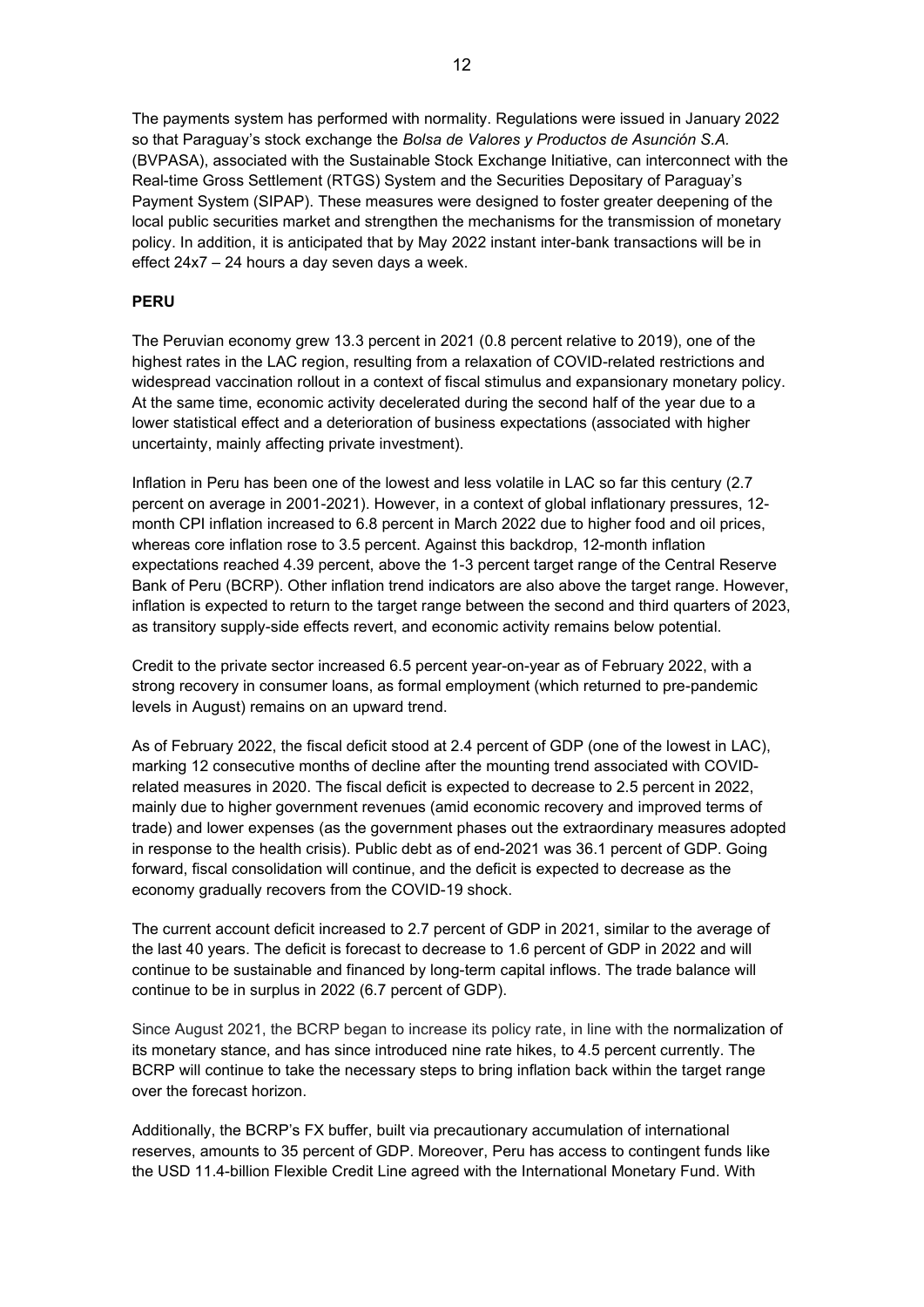sound fundamentals and high FX reserves, Peru's external position is one of the strongest among emerging market economies. This enables the authorities to considerably limit the risks from exogenous financial shocks.

Peru's strong and coordinated fiscal and monetary policy response was possible as a result of solid macroeconomic fundamentals, including low debt ratios, one the largest fiscal spaces in LAC, and significant external buffers. In a context of unprecedented challenges, the country's solid policy implementation over the past three decades is being validated.

# **URUGUAY**

The Uruguayan economy has recovered rapidly from the COVID-19 shock, underpinned by a successful mass vaccination process—81 percent of the total population had received both doses and 64 percent a third booster shot as of end March 2022—and an effective and timely fiscal and monetary support. After a 5.9 percent contraction in 2020, growth in 2021 was 4.4 percent led by the greater dynamism of industry, agriculture, and commerce and strong growth in both exports and investment. For 2022, the authorities foresee a 3.8 percent increase in real GDP. That said, Uruguay is a small open economy exposed to downside external risks, including higher oil prices and a tightening of global financial conditions, which are considered when designing economic policy.

Economic recovery has been accompanied by the strengthening of the labor market as more than 80 percent of the jobs lost during 2020 were recovered in 2021. Moreover, the number of total unemployment insurance beneficiaries has decreased since May 2021. A new partial unemployment insurance was a very useful tool during the COVID-19 pandemic. It was devised at the onset of the pandemic to provide more flexibility to the unemployment benefit, thus allowing firms to place workers in part-time schedules, avoiding an outright dismissal and enabling them to return to their jobs once activity picks up. The unemployment rate reached 7 percent in December 2021, down 3.6 percent from December 2020 -the lowest since 2017.

As economic activity has recovered, and in a global context of inflationary pressures, the Central Bank has gradually started exiting the expansionary phase of monetary policy to anchor medium-term inflation expectations. The monetary policy rate was raised to 7.25 percent on February 16, the fifth consecutive rate hike since August 2021. Inflation in January 2022 reached 8.15 percent year-on-year. The monetary authorities also anticipated that they would continue with the gradual increase in rates to achieve the convergence of inflation expectations towards the inflation target*.* Of note, in September 2022 the target band will be narrowed to 3 percent-6 percent (from 3 percent-7 percent).

The financial sector remains sound and resilient. As of end September 2021, the capital structure of financial institutions almost doubled the minimum regulatory requirement. Regarding liquidity risk of the banking system, the ratio of liquid assets to total assets remained at a healthy 60.1 percent. The profitability of banks represented a return on assets of 1.4 percent and a return on equity of 14 percent in the third quarter of 2021. The general delinquency of credit continued to fall, reaching 1.8 percent. Stress tests of the banking system showed that it would withstand a severe recession scenario.

On the fiscal front, throughout 2021 the Government continued responding to the pandemic in a timely, targeted, and responsible way to ensure that measures remained sustainable during the duration of the pandemic. Many of the measures adopted to protect the most vulnerable population and contribute to the recovery of micro, small, and medium-sized enterprises have been extended recently.